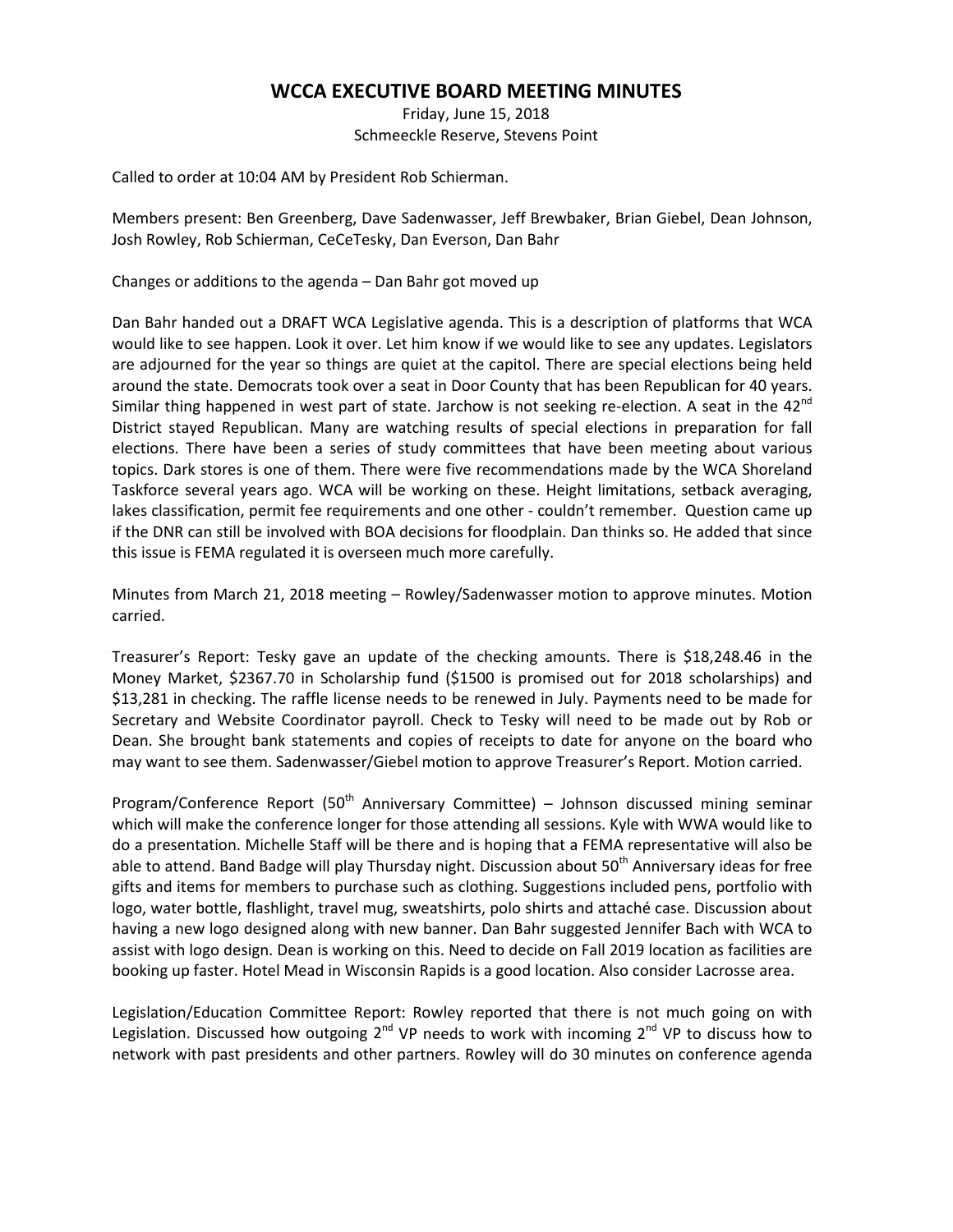to discuss the Wheeler Report for members. Bahr said he would like to interact more with  $2^{nd}$  VP. Bahr would be willing to meet with Legislative committee. Rowley will start work on this to begin with new 2<sup>nd</sup> VP this fall. Dean is lining something up with Attorney Larry Konopacki to discuss bill language and substantial evidence for CUP requirements for the membership. Bahr mentioned the Andy Phillips memo and that really not much has changed from what we already do. Bahr mentioned that also maybe Rebecca Roeker with WCA may be available to talk to the membership about nonferrous mining regulations. Counties can prohibit mining if they wish.

## NR 115 Advisory Committee Report – no report

Webpage/Decoder Coordinator Report: Tesky reported that the DeCoder will go out next week. Webpage resources will probably not get updated until things slow down a little.

Leadership & Outreach Committee Report: There was discussion about what trainings WCCA might offer in 2019 so counties can budget accordingly. Leadership training is high priority because of many new staff members. Committee will work on Education Plan. There was also discussion about possible changing the by-laws regarding separation of Legislation and Education Committee, secretary appointment and mission statement. Johnson will take the lead and report in August. Amy Barrows with Waukesha County is interested in assisting WCCA in updating their mission statement.

POWTS/Sanitation Committee – Tesky provided an update on the TAC Committee, Infiltrator ATL and concerns about gravity mounds.

Awards/Scholarships Committee – Tesky ordered retirement plaques for Rob Klotz and John Bluemke. Professional of the Year nomination deadline is August 31.

## Agency Updates

Anna Haines, Director for CLUE, handed out maps of where they have held workshops across the state. Showed upcoming workshops. They are trying to map where the people came from that attended the workshops. Lynn is doing an audit of BOA decisions. She has done this in the past and uses it in training as she is preparing for education for them. This might also work with CUP decisions. Lynn is also working on updating the BOA Handbook. There was a suggestion to also have an updated handbook specifically for Zoning Committee members (as opposed to planning members or BOA members). DNR is refusing to cover 10% of Lynn's position.

Kyle Magyera of Wisconsin Wetlands provided a written report. They will be releasing a new report on wetland/floodplain in Lake Superior basin, include demonstration projects and grade stabilization techniques. He will be speaking on this at the fall conference.

## District Reports

- 1. Everson reported that Southwest district has not met.
- 2. Greenberg reported that he has a meeting scheduled for July in the Southeast District. There is a lot of permit activity. There will be Foxconn updates. Counties and other municipalities in that area haven't seen anything of this scale. Lands are being acquired and currently no plan has been seen.